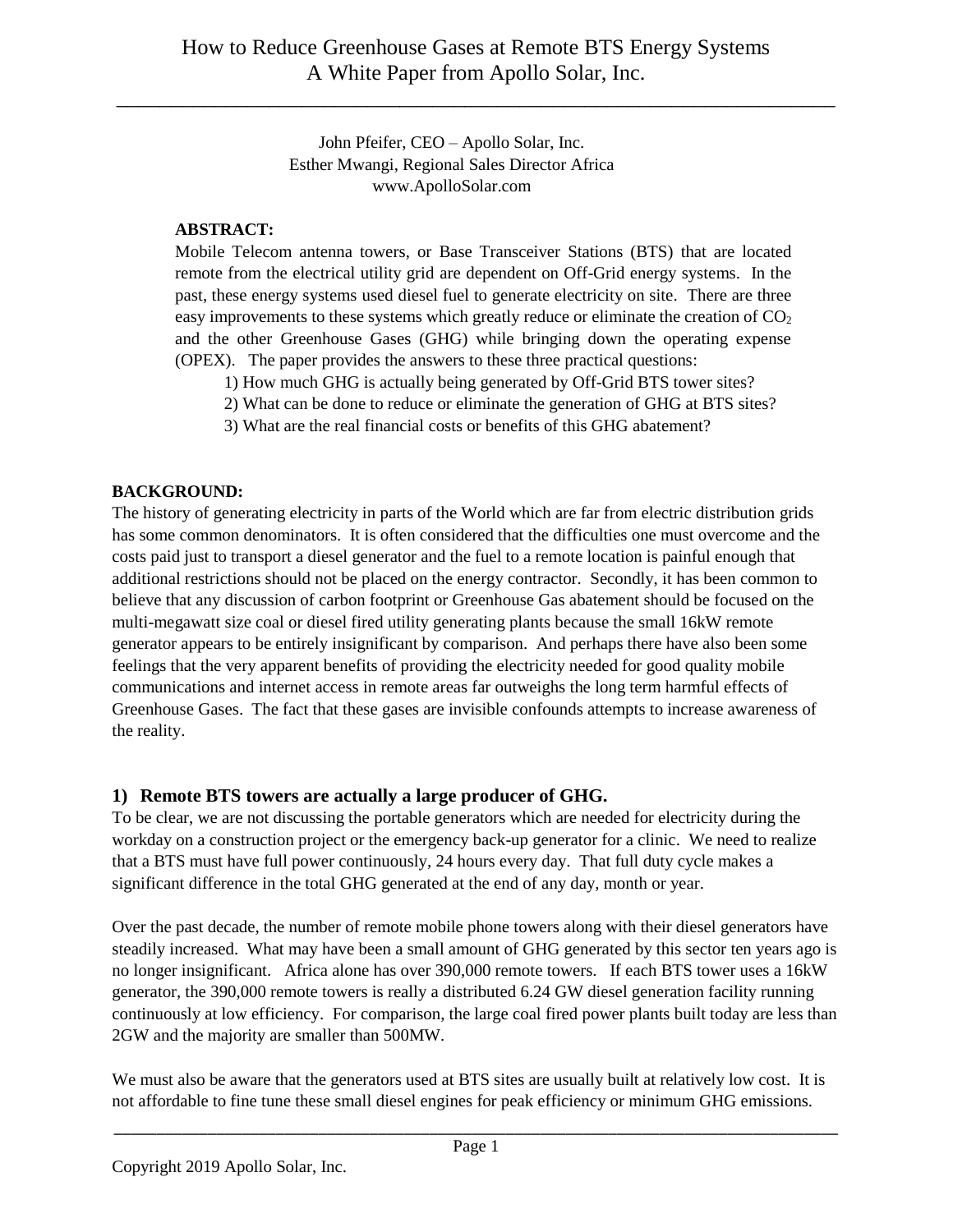No attempts are made to scrub or otherwise clean up the exhaust. For comparison, the multi-megawatt power plants attract government scrutiny and have strict rules on efficiency and emissions.

# **2) What can be done to reduce or eliminate the generation of GHG at BTS sites?**

The short answer is simple: Replace the diesel generators with as much solar as will fit on each site. The detailed explanation is not much different. Once installed, solar energy is free. Even the ongoing maintenance is close to zero. The cost is primarily in the Batteries which are required to store energy for the BTS when the sun is not shining. Batteries have a limited number of charge-discharge cycles so they must be replaced after 2 to 10 years. How the batteries are treated by the charger and the load has a major effect on the cycle life and the long term total cost of the energy system.

To establish a baseline, we can determine the exact amount of  $CO<sub>2</sub>$  and GHG produced by the typical diesel generator. For this example we will use the average BTS tower load in Sub-Saharan Africa during the period of 2012 to 2018 which was 1.6kW. We also use the popular size diesel generators used which were 16kW. Because the BTS load on these towers is relatively constant, we can calculate the amount of fuel consumed and the  $CO<sub>2</sub>$  and GHG created during oxidation.

Every diesel generator, regardless of size, creates exactly 2.639kg of  $CO<sub>2</sub>$  per liter of diesel fuel burned. This is a law of chemistry based on the atomic weight of the carbon atom combined with 2 oxygen atoms.

See the pie chart of Greenhouse Gas Emissions at the right. Because  $CO<sub>2</sub>$  makes up about 81% of the Greenhouse Gasses generated by burning diesel fuel, we know that every kg of  $CO<sub>2</sub>$  represents 1/81% or 1.235 kg of total Greenhouse Gasses. **Therefore, each liter of diesel fuel creates 1.235 x 2.639 or 3.259 kg of GHG**.

The only variable to determine the kg of GHG per kWh of electricity generated is the efficiency of how the generator is operated in the energy system.



Greenhouse Gases from Diesel Generators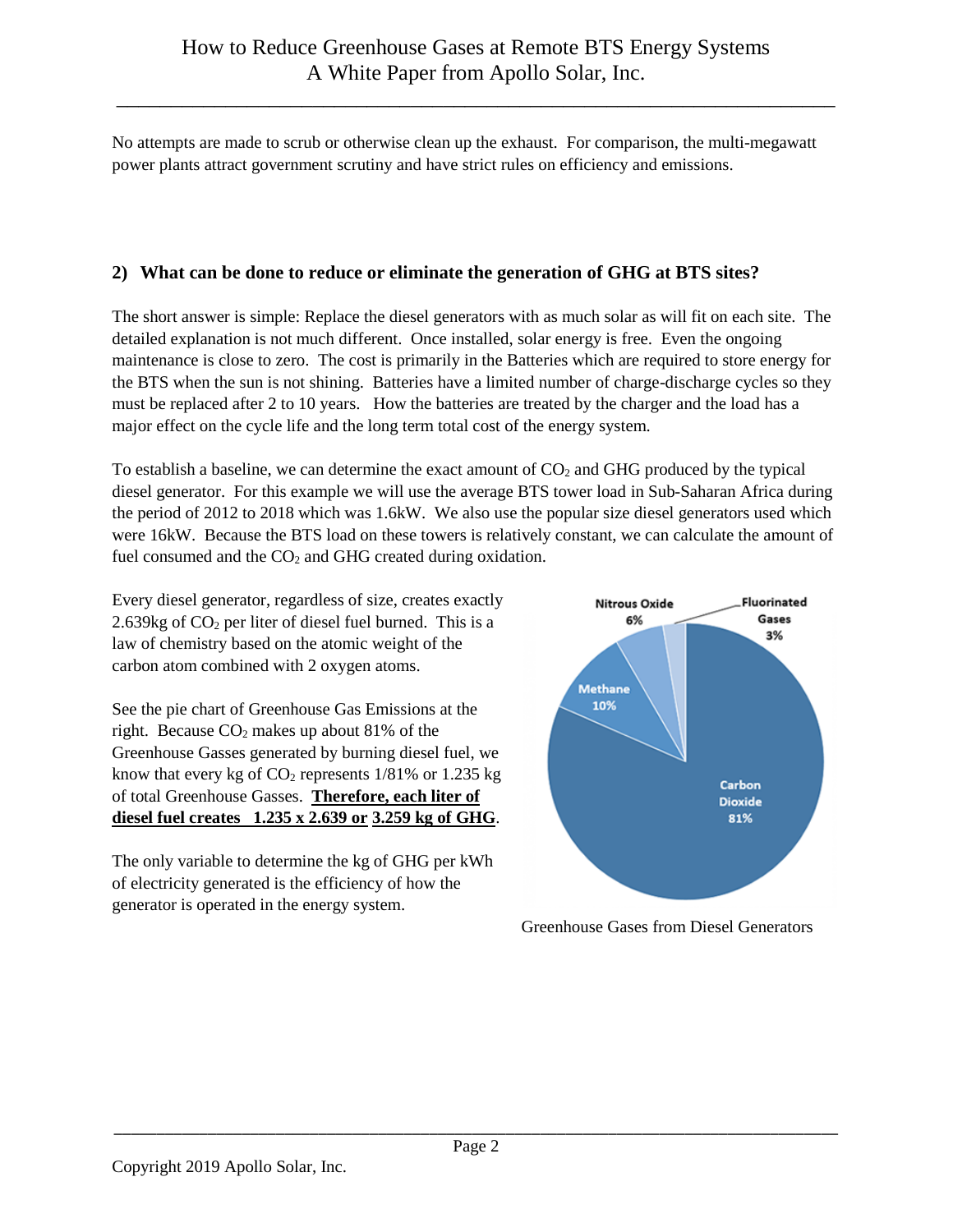## **0) DIESEL GENERATOR ONLY – The base case.**

Using the specifications of the diesel generators made by Perkins which are typical of all diesel generators, we find that the efficiency for producing electricity is surprisingly low when running below 70% of the full power operating point.

Most BTS Towers use generators that are much larger than required to power the BTS loads. (Above 10kW they are too heavy to steal.) A 16.2kW generator powering a 1.6kW load is running at 10% of the full power and generates only 0.833kWh



per liter of fuel consumed. See the Perkins Generator data in the chart above.

- The Energy required for a 1.6kW BTS load running for 24 hours is 38.4 kWh per day.
- At the generator efficiency of 0.833 kWh / Liter (from the Perkins Efficiency chart above), the daily fuel consumption is 38.4 kWh / 0.833 or 46.08 Liters per day.
- $\bullet$  46.08 Liters per day x 2.639 kg of CO<sub>2</sub> per liter = 121.61 kg of CO<sub>2</sub> per day per site.
- This is 121.61 x 30.42 days per month = 3,699 kg of  $CO_2$  per month per site. Expressed in other terms, that is  $3.699$  metric Tons or  $4.077$  US Tons of CO<sub>2</sub> per month.
- Because  $CO_2$  is 81% of all GHG, the total GHG per site, per month is 4.567 metric tons, or 5.034 US Tons per month per site.

Knowing the exact amount of GHG produced every month from a standard diesel generator powered BTS site gives us the baseline and the target for reductions. Often the Climate Change field refers to the amount of CO<sub>2</sub> or GHG which has been avoided meaning that it would have been in the atmosphere when using local Electric Utility at the average level of GHG they are claiming. Knowing the actual mix of energy generation fuels on any Electric Utility grid is complex and difficult to prove. In this case however, we know exactly how much  $CO<sub>2</sub>$  is generated and therefore the total GHG from diesel, so we have an accurate measure the GHG avoided.

There are three plateaus in technology that provide solutions to reducing or eliminating GHG emissions which greatly improve the base case of a Diesel Generator only:

- 1) Deep cycle batteries can be added which will allow the generator to run at the 100% rated power point to charge the batteries and then turn off completely for the periods of time while the load runs only from the battery.
- 2) Solar modules can be added to the system which can eliminate the need for the generator during the daylight hours.
- 3) Finally, the ultimate energy system uses only solar modules and batteries which are large enough to power the BTS load for a period of time even without sun.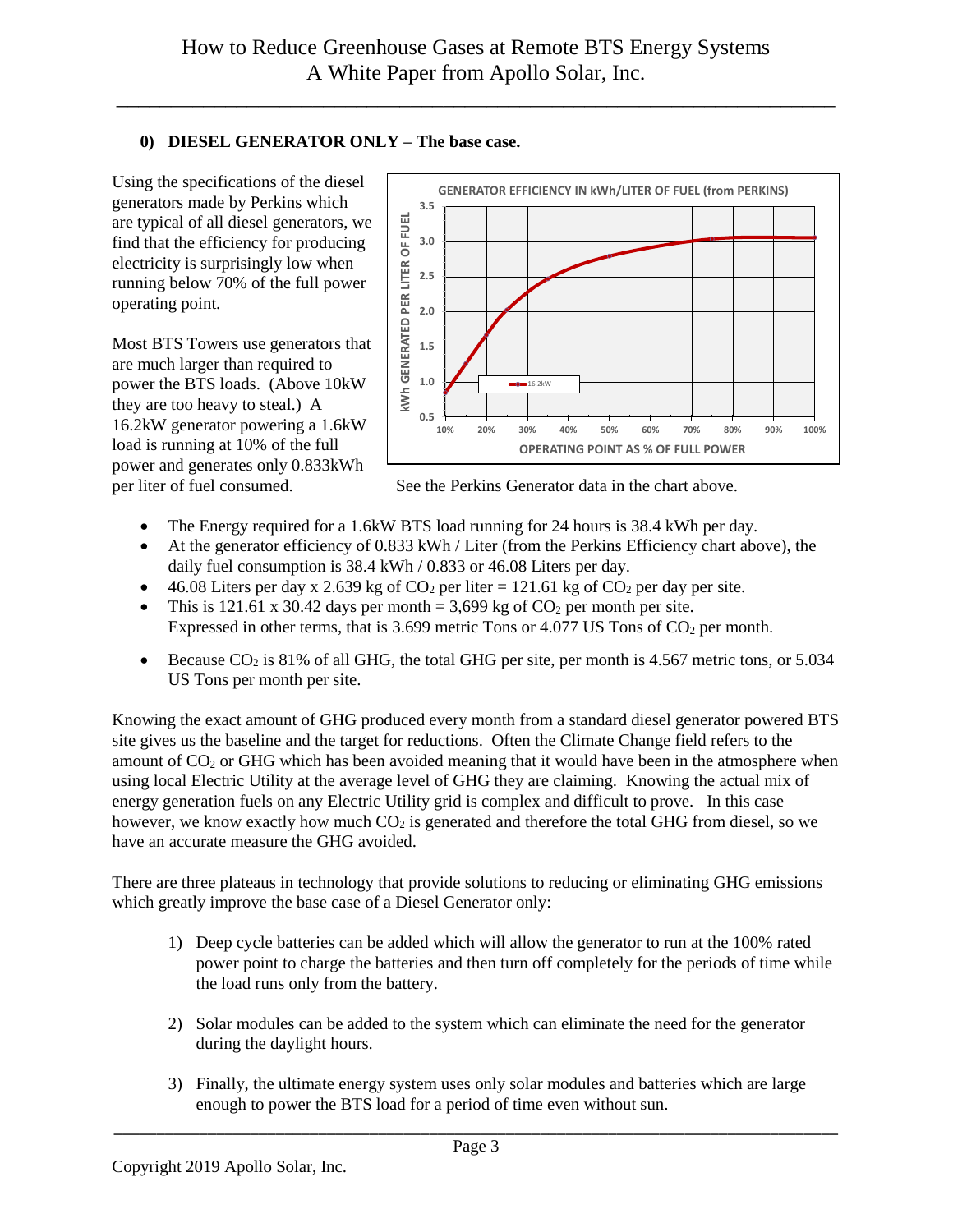The mission of this paper is to teach how to eliminate or reduce GHG emissions, so each plateau is described in detail. Of course the BTS remote energy systems can be Pure Solar from the beginning which saves a time, trouble and money.

### **SYSTEM ENERGY FLOW SIMULATION:**

The 3 plateaus are described using Energy Flow Simulation Charts. The PV and Genset input with the battery show the fuel consumption. We use the energy flow charts to determine when the generator must run to prevent the Battery State of Charge from going below the worst case Depth of Discharge which would harm the battery. This program takes all the efficiency numbers and losses into consideration.

To understand the resulting charts from the Energy Flow Simulator, use this key:

- The horizontal axis displays one 24 hour day with Noon at the center.
- The left vertical axis is shows the Load, PV and Genset input Power in kW.
- The right vertical axis relates to the Battery Energy levels in kWh.
- The dark Green trace is the critical Battery State of Charge. (The stored energy.)
- The Yellow curve is the maximum solar energy input with local Insolation.
- The Red Line is the constant BTS Load in kW.
- The Light Blue line at the top is the battery maximum capacity when 100% full in kWh.
- The Orange line is the battery at 80% full at the end of Bulk or Constant Current Charge.
- The Black line is the battery energy level at the worst case Depth of Discharge.
- The Brown pulses are the power from the diesel generator when running.

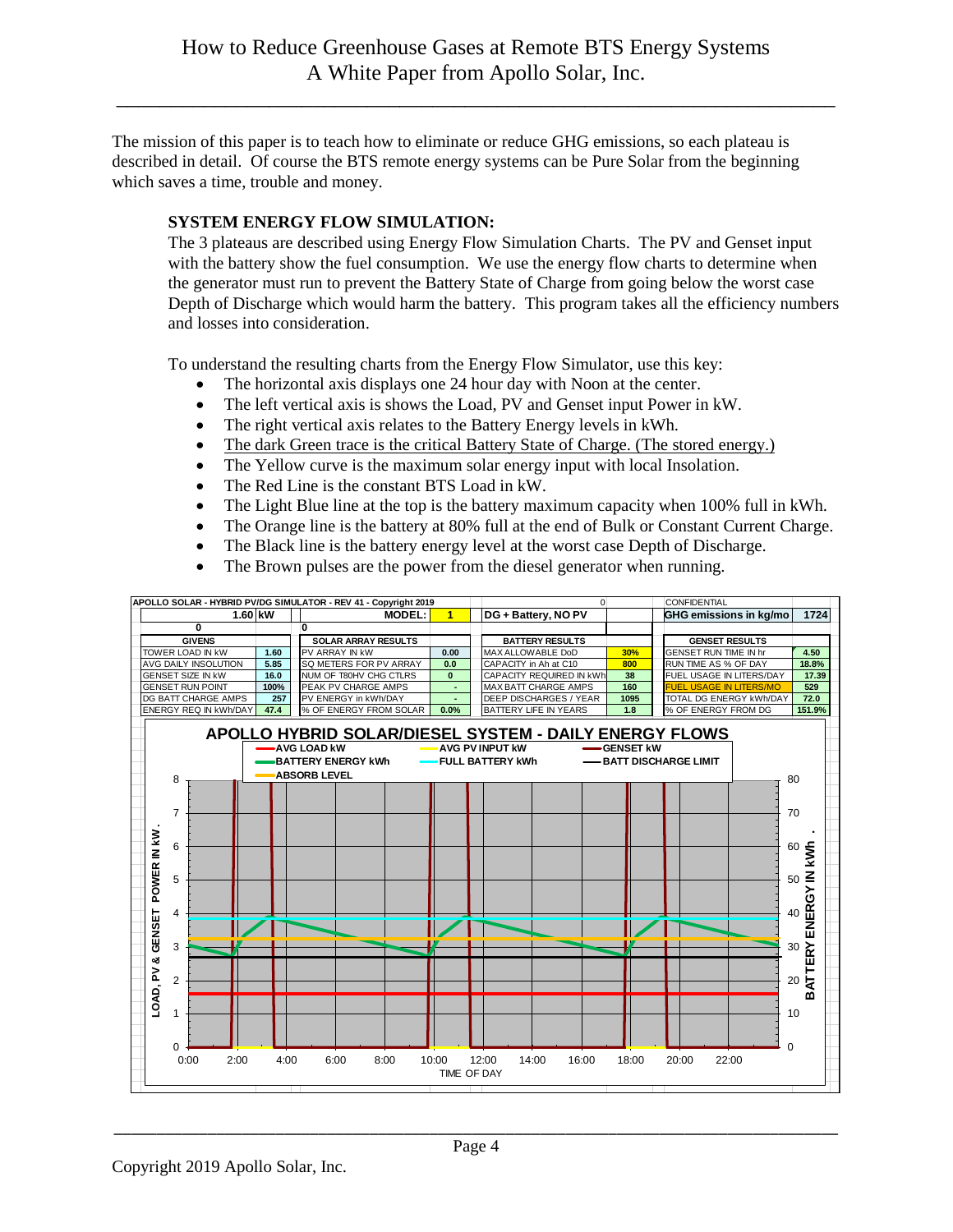#### 1) **ADD BATTERIES:** The first plateau "DG+Batt" is shown in the Energy Flow Diagram above:

The "DG+Batt" systems in the Energy Flow Diagram above are a relatively simple upgrade to existing diesel generator based systems. Because the sites will already have rectifiers in place to convert the AC from the generator into 48 volts DC for the BTS, this is just a task of connecting 48 volt batteries across the DC bus and adjusting the rectifier voltage levels to meet the battery charging specifications. The results of the GHG reduction are a combination of two improvements. First, the generator efficiency can increase from 0.833kWh/liter to about 3.05kWh/liter because it will be running at the 100% power point. Secondly, depending on the size of the battery, the generator can be turned off for a significant number of hours each day.

The downside issues of the "DG+Batt" plan are not insignificant. First, when the generator is running, it must produce more than twice as much power as the BTS requires because it has to recharge the battery in addition to powering the BTS load. Even though the generator is running at a higher efficiency, it must burn twice the fuel for the recharging function.

The fuel consumption is higher for another reason. Batteries are not perfect at energy conversion. They lose about 10% of the energy running the load and another 10% when charging. This means that the fuel usage including the price, the delivery costs, and the GHG created will all be about 20% higher than the calculations predict before these losses are considered.

The most significant cost downside of the "DG+Batt" energy system is the fact that the batteries are used up and must be replaced often. This fact has surprised some tower owners who were enjoying their newfound fuel savings for the first 6 to 9 months only to be surprised that the cost of their second set of batteries wiped out most of the savings. Deep cycle batteries are expensive, heavy and cumbersome to transport and can be difficult to obtain in some parts of the World. The costs to replace them is more than just the cost of the batteries themselves. We can show that a set of batteries for the typical 1.6kW site can be about \$5,200. (800Ah at 52 volts sold at \$125 per kWh is \$5,200.) The fact that they may need replacement every 24 months makes the cost serious. The size and the maximum Depth of Discharge (DoD) determine the cycle life of the battery. Depending on the battery sizing and DoD, the system may put the battery though 3 to 6 charge-discharge cycles every day. Using 3 cycles per day, times 365 days, that is 1,095 deep discharge cycles per year. With the 50% DoD used in some of these systems, the batteries may need replacement in 2 years. The deeper the depth of discharge, the shorter the life.

The next plateau addresses and solves most of these problems.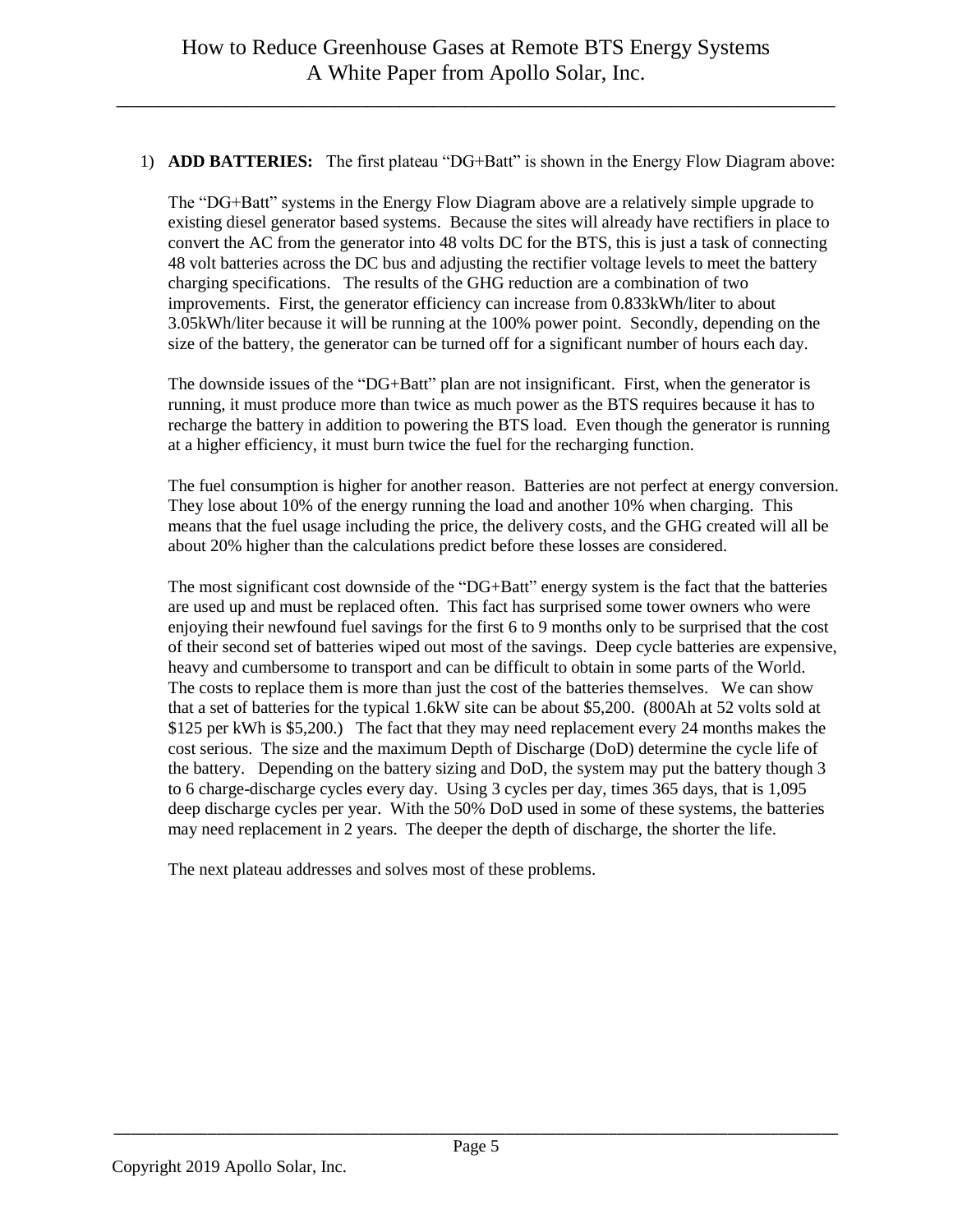

#### 2) **ADD SOLAR MODULES:** The second plateau - The Hybrid PV/DG is shown below:

Hybrid PV/DG systems shown in the Energy Flow chart above adds Solar or PhotoVoltaic (PV) modules to the existing Diesel Generator and Batteries which is a great step in the right direction. These systems have the same advantages as the previous plateau in terms of generator running point efficiency without the down side of using as much fuel to recharge the battery. The free solar energy during the day is harnessed to both charge the battery and power the load. In a properly designed system, the number of discharges can be limited to one per day, two at the most, so the battery will last for 5 to 7 years and longer if the DoD is limited to 25%.

The hybrid system in the simulation above uses 6.3kW of PV, a 1250Ah battery at 30% Depth of Discharge which has only one 30% discharge per day so it may get over to 6 years of life. The diesel generator is automatically started at 4:00 AM and runs for ¾ of an hour. The sun rising turns the generator off. The fuel consumption is predicted to be 105 liters per month. This plan gets 80.8% of the required energy from solar on average. If there are days of partial darkness, the generator runs longer as needed on those days only.

Upgrading to the Hybrid PV/DG configuration from DG+Batt may be easy if the deep cycle batteries are already on the site, have sufficient capacity and are not worn out. The best plan is to install as many solar modules as will fit on the site. For sites with a fence installed at the 15m x15m border or smaller, this can define the amount of solar power. Happily, the energy system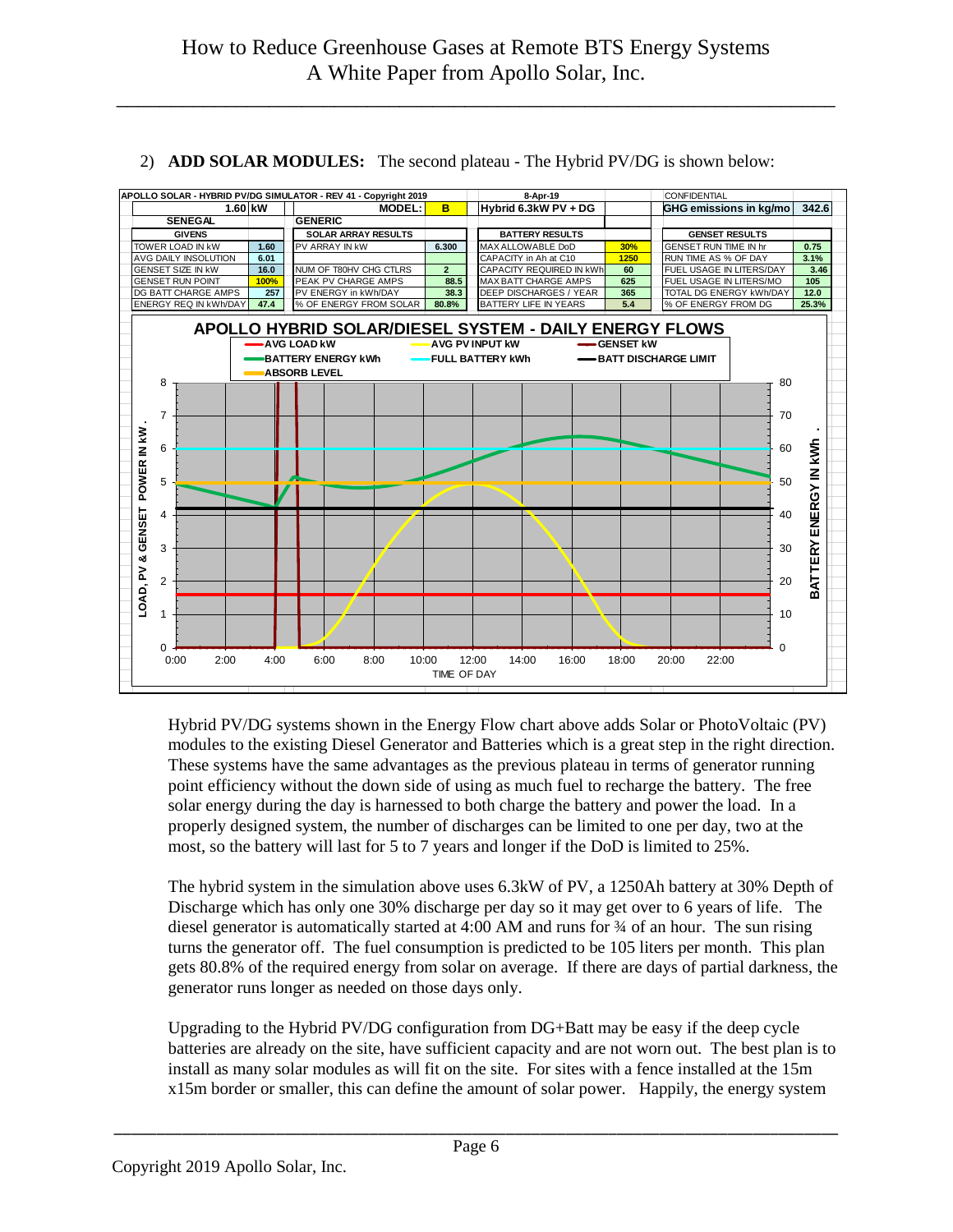can be configured with any percentage of Solar and a good Control System will automatically start the DG to fill in the difference at the appropriate time to keep the batteries charged. The optimum compromise for cost effective operation or sweet spot between CAPEX and OPEX is about 80% solar energy. The 1.6kW BTS in this Hybrid example uses 18 PV modules at 350Watts each.

The critical point is that solar modules do not create any GHG, so the Hybrid PV/DG system for the 1.6kW load site example that was creating 4,568kg of GHG per month using 100% diesel, will create only about 343kg of GHG per month using 80% solar. The cost of the diesel fuel and the run-time related maintenance of the generator is reduced by the same 80%.

The software used to simulate the performance of these remote energy systems yields the average run time of the diesel generator per day along with the fuel consumption and the Greenhouse Gas emissions. The irradiance at any given location is obtained from tables which are compensated for the latitude, the average cloud cover and air quality. The resultant average insolation is used for the hybrid system simulations. When cloudy days limit the solar energy, the diesel generator automatically makes up the difference which averages out over the sunnier months. For Pure Solar systems, the minimum insolation figures must be used which increases the size of the PV arrays required.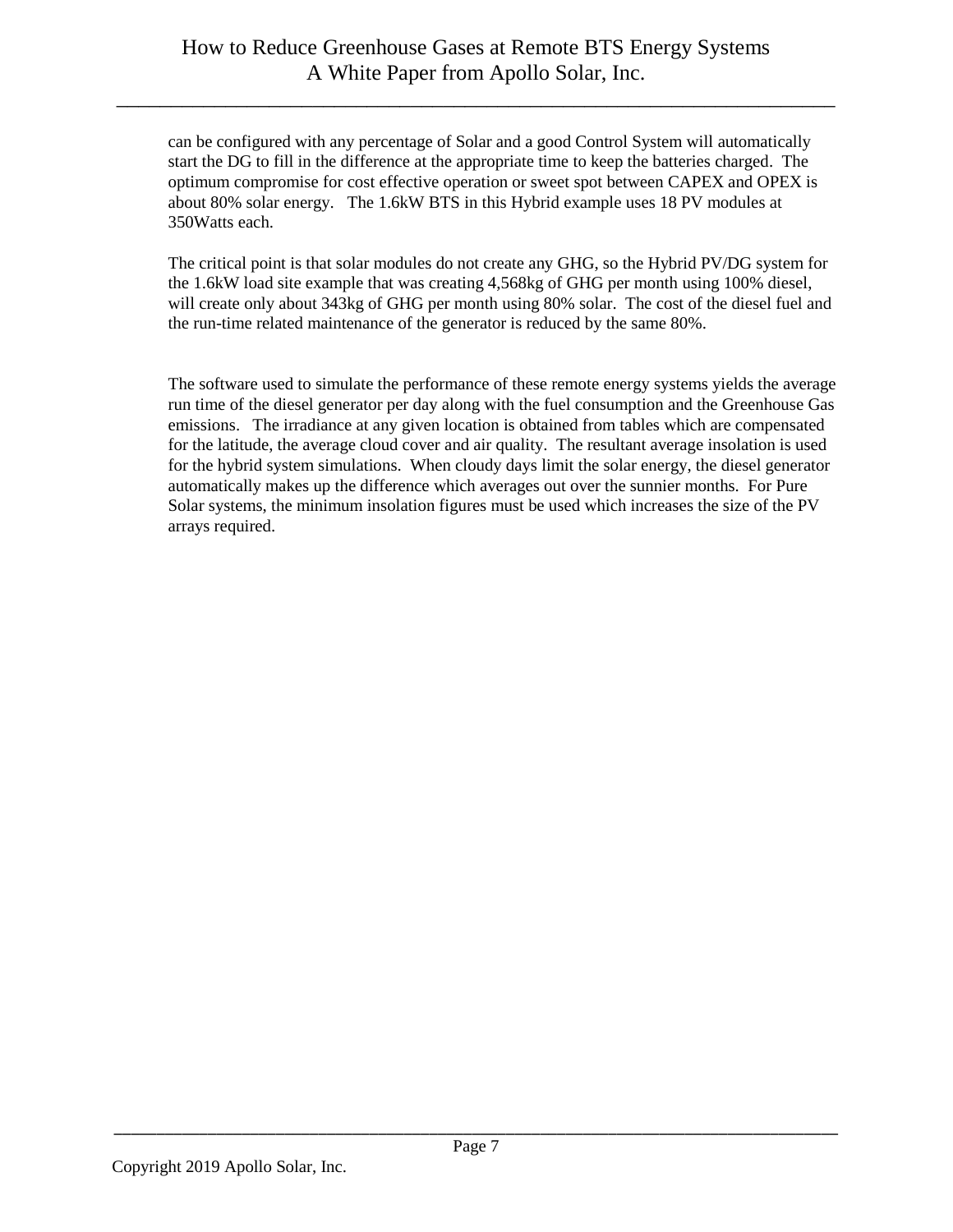# **3) REMOVE THE GENERATOR – PURE SOLAR** This final plateau is shown below:



Pure Solar systems shown in the simulation above are the ultimate in remote energy system design. As the name implies, there is no generator and therefore no diesel fuel and therefore no GHG produced. The fuel delivery and theft problems do not exist.

An important benefit of the Pure Solar systems is great reliability. There are no moving parts to require oil, inspection and replacement. And no generators which always need oil changes and other care to make sure they have the best chance of starting every day. Pure Solar sites have proven to demonstrate 100% up time for many years.

In order to provide energy to the BTS during several dark days in a row, the batteries have to be about 3 times larger than a one day Hybrid system battery. The PV modules and the Electronic Cabinet are somewhat more expensive because the PV array must be large enough to recharge the batteries every day, ideally. The 1.6kW BTS load example site when running on Pure Solar will need about 10 times the load. In this example we used 17.76kW of PV modules.

Even though the larger batteries increase the cost of the Pure Solar systems, the fact that no generators or rectifiers are required brings the costs for new Hybrid and Pure Solar systems almost equal.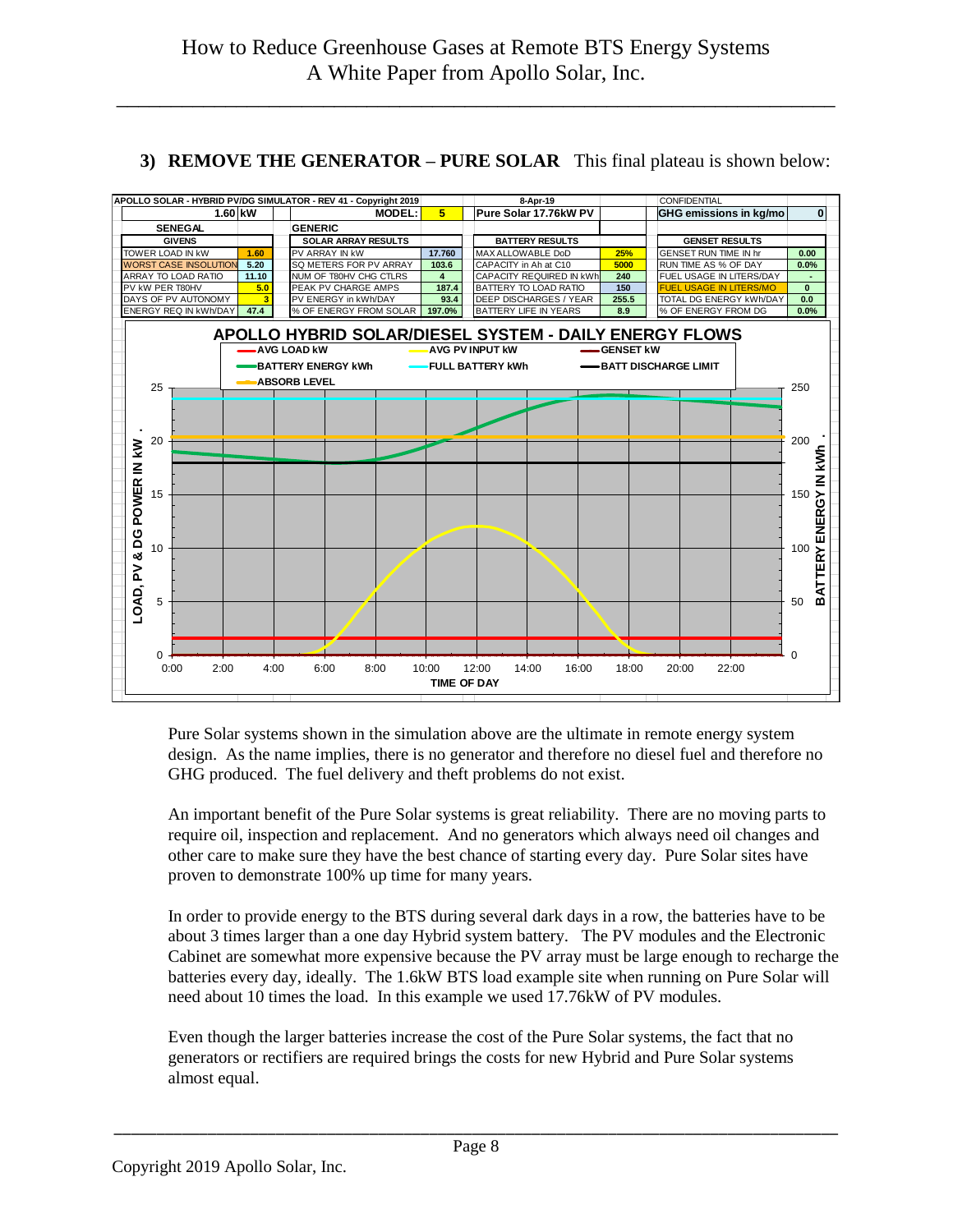The only parameter to limit the use of the Pure Solar approach is the size required on the site for the PV Array. The popular 350 watt PV modules measure 1 meter by 2 meters. Wired as 3 modules in series, each 1 kW of PV modules requires essentially 6 square meters of area on the ground. Because many of these systems are installed at less than 20 degrees of latitude, we do not save much space from the trigonometric tilt of the PV array. The PV array is often installed above the electronic cabinet, the batteries and possibly even the generator, so the land can do double duty. The 17.76kW array for the 1.6kW BTS load is going to use 48 PV modules which will need 90 square meters of land area.

With all the advantages of using pure solar, the extra costs for the batteries, modules and even additional land can usually be justified because these sites pay for themselves in about 1 year and after that, the cost of the energy is FREE without additions or unpredictable increases in the price of diesel fuel or maintenance visits. Most significantly, the absolute absence of any GHG means total freedom from any carbon tax or limit in carbon production in the future. This is a multiple win-win because in addition to the tower owner, the ESCO and the MNO, the Planet Earth and all the inhabitants have real benefits.

## **SUMMARY KPI OF THE RESULTS AT EACH PLATEAU:**

| <b>APOLLO SOLAR - SYSTEM SUMMARY AND</b><br><b>GHG EMISSIONS REPORT</b> | <b>DIESEL</b><br><b>GENERATOR</b> | $DG +$<br><b>BATTERY</b> | <b>HYBRID</b><br><b>PV/DG</b> | <b>PURE SOLAR</b> |
|-------------------------------------------------------------------------|-----------------------------------|--------------------------|-------------------------------|-------------------|
| Generator Run Time in Hours per day                                     | 24                                | 4.50                     | 0.75                          |                   |
| Diesel Fuel Consumption in Liters per month                             | 1438                              | 529                      | 105                           |                   |
| Greenhouse Gas emissions in kg per month                                | 4686                              | 1724                     | 343                           |                   |
| Greenhouse Gas emissions avoided                                        |                                   | 2962                     | 4344                          | 4686              |
| Percentage of energy from solar                                         | 0%                                | 0%                       | 78.6%                         | 100%              |

The Key Performance Indicators of the Diesel Generator Base Case and the 3 plateaus of improvements show the stage by stage steps in minimizing the generator run time, fuel consumption and GHG emissions.

#### **3) –THE FINANCIAL BENEFITS or (COSTS) OF THIS GHG ABATEMENT:**

Moving from Diesel Generators to the best choice which is Pure Solar adds the substantial CAPEX for large capacity storage batteries. However, this investment is returned within 1 to 3 years, depending on the local price of the diesel fuel avoided.

The costs of electricity generation in \$ per kWh were calculated by Dalberg Analysis for the Dalberg Tower Estimation and Green Potential Model and published in the 2014 GSMA Green Power for Mobile report. For the telecom sites without any grid electricity, the costs were as follows:

|  |  | Diesel Generator only (base case) |  |  |  |  | \$2.00/kWh |
|--|--|-----------------------------------|--|--|--|--|------------|
|--|--|-----------------------------------|--|--|--|--|------------|

- $DG + Battery (Retrofit)$  \$0.85/kWh
- $DG + Battery (New)$  \$0.70/kWh
- $DG + Battery + Solar (Retrofit)$  \$0.50/kWh
- $DG + Battery + Solar (New)$  \$0.45/kWh
- Solar + Battery (New) No DG  $$0.20/kWh$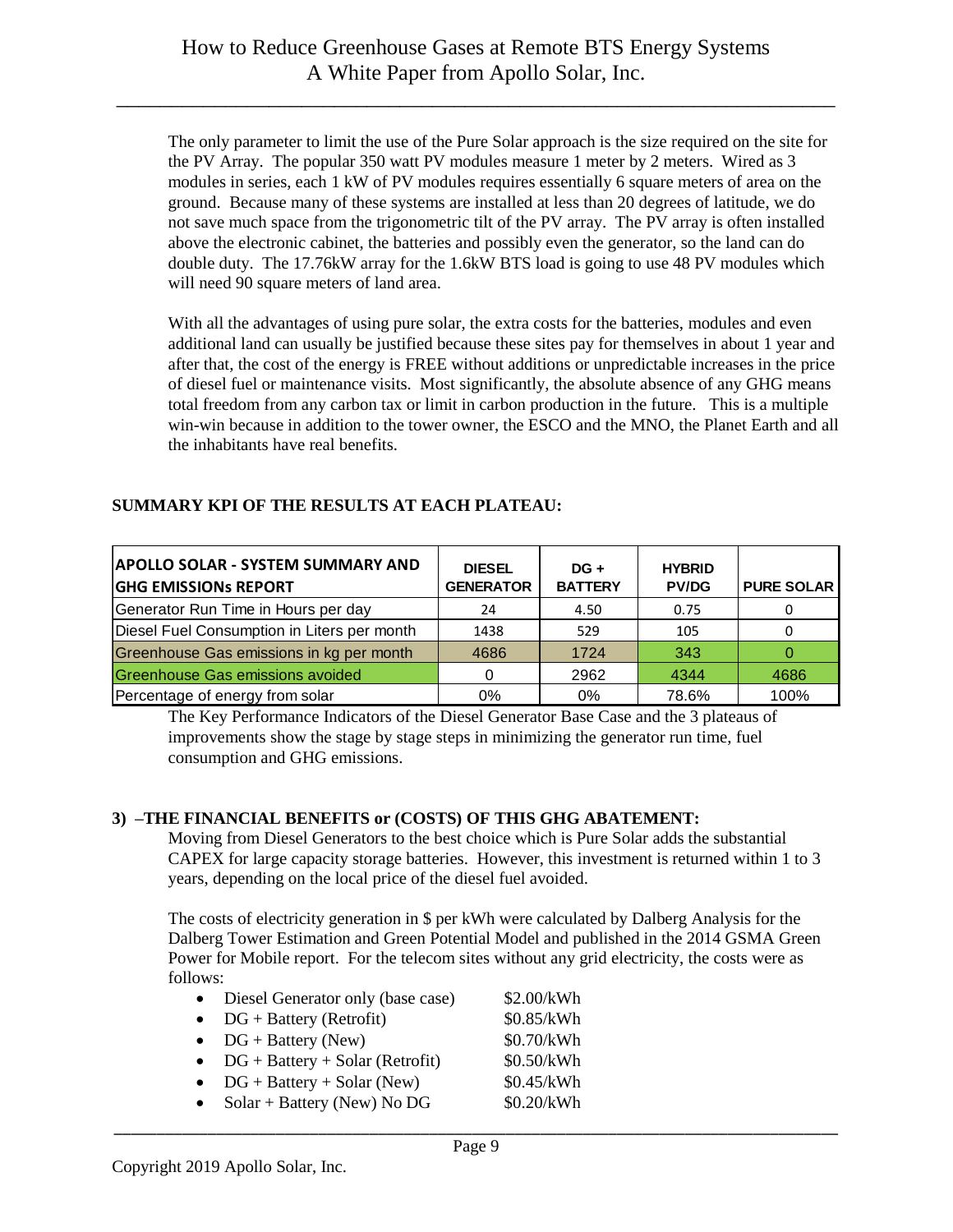

To compare CAPEX with OPEX calculating the Total Cost of Ownership (TCO) puts both the up-front costs and the ongoing costs on the same chart.

**CHART OF TOTAL COST OF OWNERSHIP** above shows both the CAPEX and OPEX of base case DG only, and 3 plateaus of improvements: DG+Batt, Hybrid PV/DG and Pure Solar over 10 years.

Although the Diesel Only base case has the lowest CAPEX, each of the improvement plateaus becomes less expensive than the diesel only version in about 1 year. As the TCO Chart shows, after 10 years, the Pure Solar version will cost a total of about \$110,000. The Diesel Only version will have cost almost \$700,000. The DG+Battery version will cost about \$400,000. The Hybrid  $PV + DG 10$  year costs total about \$125,000. The Pure Solar plan will cost about \$120,000.

The OPEX of the Diesel only and the DG+Batt plans have steep curves on the TCO chart above. The slope is a combination of the Costs of the Diesel Fuel delivered to the sites and the Inflation rate. This chart used US\$1.30/Liter for diesel fuel and 11% for inflation. The cost of diesel fuel varies greatly over time and from country to country. We understand that the real inflation rate is over 11% according to the African Development Bank Group. See their chart at the right.